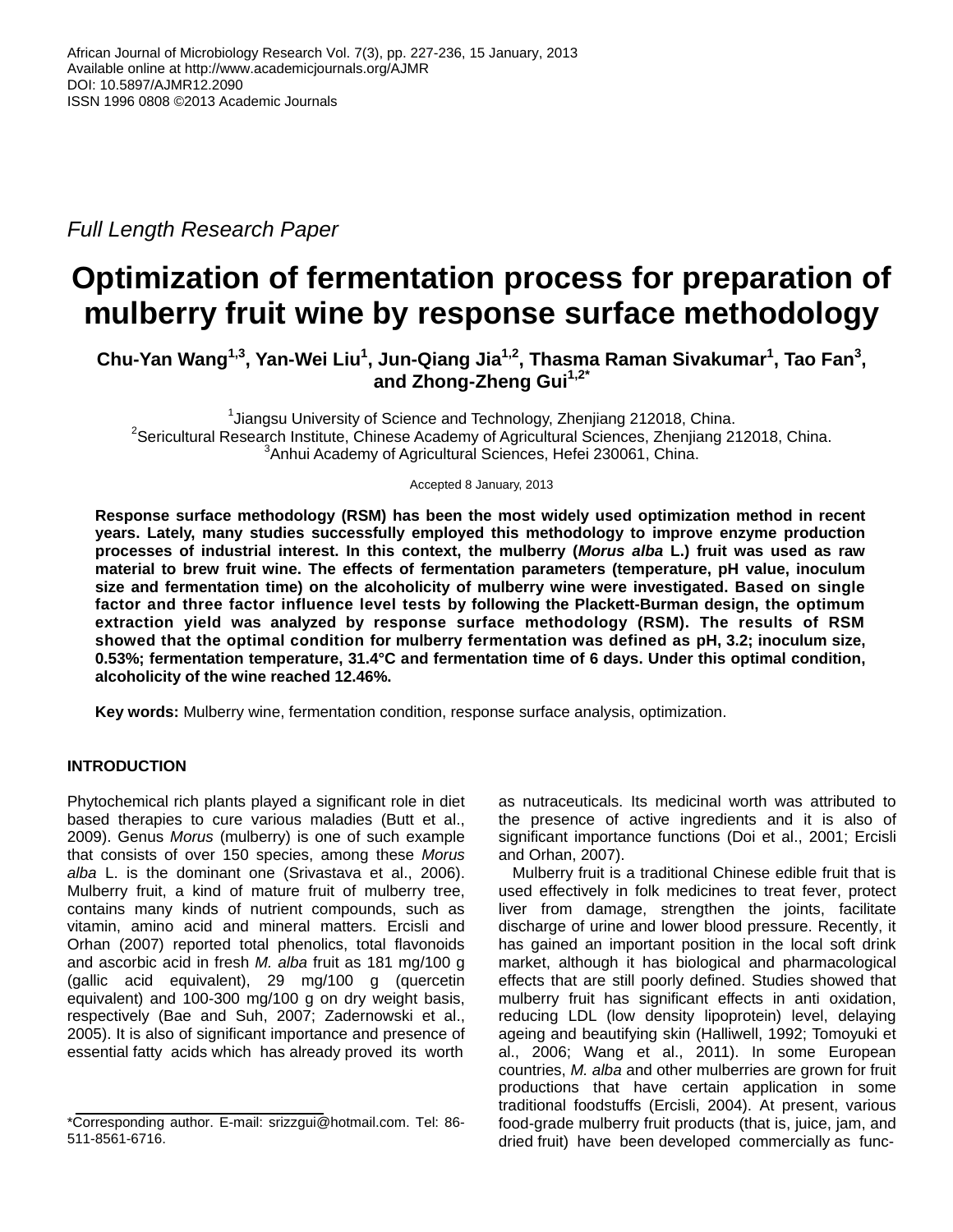tional foods in some traditional sericulture countries, such as China, Japan and Korea. However, *M. alba* fresh fruit is hardly commercialized. Due to its fragile structure and low stability in storage, it is usually processed as jelly or juice. Another possibility is to commercialize its fermented product. It has been widely reported that cardio protective effect can be achieved by moderate consumption of some alcoholic fermented beverages (such as wine or beer) as the consequence of their content of phenolic compounds (Gorinstein et al., 2000) and ethanol.

Response surface methodology (RSM) is a statistical method that use quantitative data based on adequate experimental planning to determine and simultaneously resolve multivariate equations. This method has been extensively used to optimize chemical and biochemical processes, such as production of enzymes (Hajji et al., 2008; Jiang et al., 2010), composition of cultivation media (Kunamneni and Singh, 2005), conditions of enzymatic hydrolysis (Shieh and Lai, 2000), parameters for polymer synthesis and parameters for food processing (Ozer et al., 2004).

In this study, mulberry fruit was used to develop mulberry fruit wine by fermentation. We defined four factors namely inoculum size, temperature, fermentation time and pH value by response surface methodology (RSM) to gain the optimum fermentation condition. The optimal fermentation conditions for mulberry wine were investigated. This study will provide a good reference for future industrial production of mulberry fruit wine.

## **MATERIALS AND METHODS**

## **Mulberry fruit and microbial strain**

Fresh mulberry fruit was harvested from the plantation of mulberry (the Sericultural Research Institute, Anhui Academy of Agricultural Sciences, Hefei, China). The fruits were manually selected, while those that were green or damaged were discarded. Completely ripe (uniform black color) berries were washed with tap water and immediately frozen and stored at -70°C until the time for analysis.

The yeast, *Saccharomyces cerevisiae* CFTRI 101, was obtained from Hubei Angela yeast Co., Ltd, China. The dry yeast was activated according to the procedure described by Zhang et al. (2009). Briefly, the dried yeast was added to 2% granulated sugar solution (1:10, w/v) in a warm bath for 20 min at 37°C, and shaken every 10 min until small amount of tiny bubbles appeared.

#### **Mulberry fruit juice preparation and alcoholic fermentation**

Frozen fruit samples were thawed at room temperature and crushed in a blender with a fruit blender at the speed of 100 ×*g* for 10 min. The crushed fruit was treated with pectinase, filtered with an industrial commercial sieve, and squeezed to extract the juice. The juice was ameliorated to 22°Brix with sucrose and then subjected to analysis of fermentation.

There are three steps for alcoholic fermentation. (1) Mainfermentation: A micro scale fermentation method described by Sampaio et al. (2007) was used for fermenting the fruit. The fruit juice was placed into the fermentor with 50 mg/L sulfur dioxide,

then inoculated with a cell suspension of *S. cerevisiae* CFTRI 101, and finally kept at 20°C for seven to 10 days. The cultures were collected every two days from the center of the fermentation vessels and then subjected to analytical determinations (reducing sugars, acidity and ethanol). (2) Post-fermentation: After the fermentation, the upper wine juice was transferred by siphon to another clean containers without any top gap, and placed still for 10 to 20 days. (3) Aging: The clarified alcoholic broth was moved to another clean container added with gelatin solution as clarify agent, fermented at 0 - 5°C for one to two months. After the separation and fine filtration, the original wine was obtained

#### **Ethanol determination**

Ethanol was determined by using a gas chromatography (GC-6890, Agilent Inc., USA) equipped with a flame ionization detector (FID) and a 20 m  $\times$  0.25 mm  $\times$  0.25 µm fused-silica capillary column (DB-FFAP). The mass spectral ionization temperature was set at 230°C. The mass spectrometer was operated in the electron impact ionization mode at a voltage of 70 eV. The column was held at 40°C for 3 min, and then increased from 40 to 160°C at 3°C/min, held at 160°C for 2 min, and finally increased to 220°C at a rate of 8°C/min, then held for 3 min. Nitrogen was used as the carrier gas with a flow rate of 2.6 ml/min; and n-propanol was used as internal standard. Reducing sugars were determined by the 3,5 dinitrosalicylic acid reaction with glucose as standard (Pérez-Gregorio, 2011).

## **Single factor testing**

#### *Effect of fermentation temperature on the alcoholicity*

Adjustment of sugar content 22°Bx and pH 3.6, the mulberry fruit juice was inoculated with 0.2% of *S. cerevisiae* and fermented for five days with different temperature of 20, 25, 30, 35 and 40°C, respectively. The alcoholicity was determined with the above method described.

## *Effect of pH value on the alcoholicity*

Fixed the sugar content 22°Bx, temperature 30°C and inoculum size 0.2%, the mulberry fruit juice was fermented for five days at different pH level of 3.0, 3.3, 3.6, 3.9 and 4.2, respectively. The alcoholicity was determined with the above method described.

## *Effect of inoculum size on the alcoholicity*

Setup the sugar content 22°Bx, temperature 30°C and pH 3.6, the mulberry fruit juice was fermented for five days with the inoculation size 0.05, 0.1, 0.15, 0.2, 0.25, 0.3 and 0.35% of *S. cerevisiae* respectively. The alcoholicity was determined with the above method described.

#### *Effect of fermentation time on the alcoholicity*

Setup the sugar content 22°Bx, temperature 30°C and pH 3.6, the mulberry fruit juice was inoculated with 0.2% of *S. cerevisiae* and fermented with different time 2, 3, 4, 5, 6, 7 and 8 d, respectively. The alcoholicity was determined with the above method described.

#### **Experimental design**

The effect parameters were optimized using response surface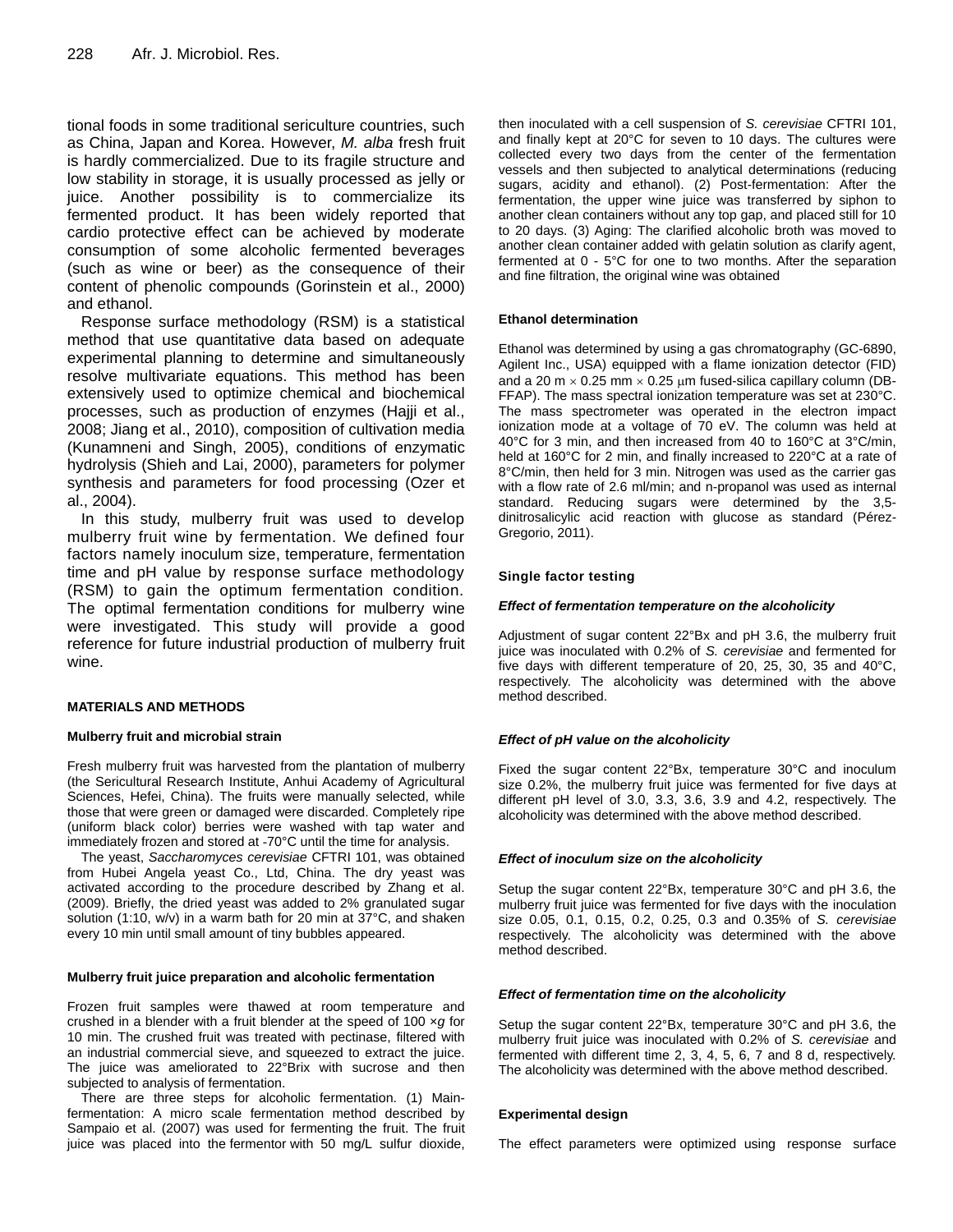|       | <b>Factor</b>    |                |                   |          |  |  |  |
|-------|------------------|----------------|-------------------|----------|--|--|--|
| Level | $x_1$            | x <sub>2</sub> | $x_3$             | X4       |  |  |  |
|       | Temperature (°C) | pH level       | Inoculum size (%) | Time (d) |  |  |  |
| -1    | 25               | 3.0            | 0.35              | 3        |  |  |  |
|       | 30               | 3.3            | 0.50              |          |  |  |  |
| +1    | 35               | 3.6            | 0.65              | 5        |  |  |  |

**Table 1.** Levels of factors used for optimization of mulberry fruit wine production.

**Table 2.** Plackett-Burman central composite design.

| Order                   | $x_1$   | $x_2$   | $x_3$   | $X_4$   | Alcoholicity (y, %) |  |
|-------------------------|---------|---------|---------|---------|---------------------|--|
| 1                       | 0.00    | 0.00    | $-1.00$ | 1.00    | 11.82               |  |
| $\overline{\mathbf{c}}$ | 0.00    | 0.00    | 1.00    | 1.00    | 11.70               |  |
| 3                       | 0.00    | 0.00    | 1.00    | $-1.00$ | 11.36               |  |
| 4                       | 0.00    | 0.00    | $-1.00$ | $-1.00$ | 11.60               |  |
| 5                       | 0.00    | $-1.00$ | 0.00    | 1.00    | 11.71               |  |
| 6                       | 0.00    | $-1.00$ | 0.00    | $-1.00$ | 11.02               |  |
| $\overline{7}$          | 0.00    | 1.00    | 0.00    | 1.00    | 10.59               |  |
| 8                       | 0.00    | 1.00    | 0.00    | $-1.00$ | 10.39               |  |
| 9                       | $-1.00$ | $-1.00$ | 0.00    | 0.00    | 9.31                |  |
| 10                      | $-1.00$ | 1.00    | 0.00    | 0.00    | 9.29                |  |
| 11                      | 1.00    | $-1.00$ | 0.00    | 0.00    | 11.07               |  |
| 12                      | 1.00    | 1.00    | 0.00    | 0.00    | 10.06               |  |
| 13                      | 1.00    | 0.00    | 0.00    | $-1.00$ | 11.21               |  |
| 14                      | 1.00    | 0.00    | 0.00    | 1.00    | 11.67               |  |
| 15                      | $-1.00$ | 0.00    | 0.00    | 1.00    | 10.51               |  |
| 16                      | $-1.00$ | 0.00    | 0.00    | $-1.00$ | 9.97                |  |
| 17                      | 1.00    | 0.00    | 1.00    | 0.00    | 10.97               |  |
| 18                      | 1.00    | 0.00    | $-1.00$ | 0.00    | 11.27               |  |
| 19                      | $-1.00$ | 0.00    | 1.00    | 0.00    | 9.87                |  |
| 20                      | $-1.00$ | 0.00    | $-1.00$ | 0.00    | 9.78                |  |
| 21                      | 0.00    | $-1.00$ | $-1.00$ | 0.00    | 11.08               |  |
| 22                      | 0.00    | $-1.00$ | 1.00    | 0.00    | 10.89               |  |
| 23                      | 0.00    | 1.00    | $-1.00$ | 0.00    | 10.11               |  |
| 24                      | 0.00    | 1.00    | 1.00    | 0.00    | 9.86                |  |
| 25                      | 0.00    | 0.00    | 0.00    | 0.00    | 11.91               |  |
| 26                      | 0.00    | 0.00    | 0.00    | 0.00    | 11.87               |  |
| 27                      | 0.00    | 0.00    | 0.00    | 0.00    | 11.95               |  |

methodology (RSM) (Hajji et al., 2008). A three-level-four-factor central composite design (CCD) obtained by using the software SAS 8.1 (SAS Institute Inc., USA) was employed to find out the interactive effects of four independent variables, viz. temperature (*x1*), pH level (*x2*), inoculum size (*x3*), and fermentation time (*x4*). The range and centre point values of three independent variables are presented in Table 1.

Plackett-Burman (PB) design was employed to optimize conditions for fermentation with response surface methodology (RSM). PB design involved a set of 12 experiments in -1 and +1 levels. The following parameters were investigated: A, temperature (20, 25, 30, 35 and 40°C); B, pH level (3.0, 3.3, 3.6, 3.9 and 4.2);

C,inoculum size (0.05, 0.1, 0.15, 0.2, 0.25, 0.3 and 0.35%); and D, fermentation time (2, 3, 4, 5, 6, 7 and 8 days). Based on the results of PB design, effective factors were selected to cover a wide range to ascertain the tendency of alcoholicity variation (Table 2).

#### **Data analysis**

The model and formula were performed by RSM. The values were calculated as the mean of individual experiments in triplicate. The statistical significance was analyzed by Student's *t* test and regression analysis and the data were fitted by using the Expert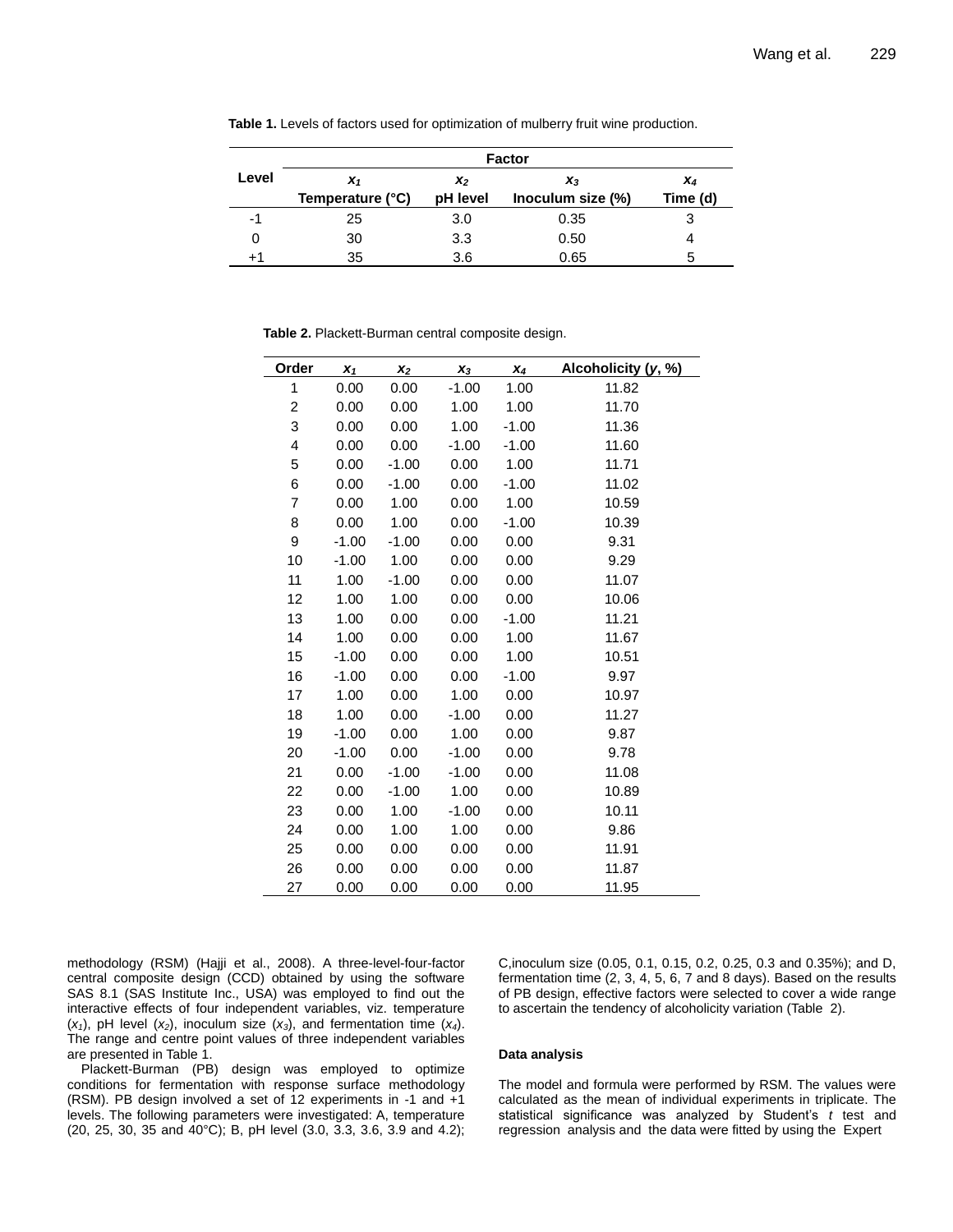

**Figure 1.** The standard curve of alcoholicity.



**Figure 2.** Typical gas chromatogram of alcoholicity.

Design 8.0.6 for Windows software (SPSS Inc., USA).

presents to n-propanol.

## **RESULTS**

# **Determination of alcoholicity using gas chromatography (GC)**

Typical gas chromatograms of alcoholicity fermented from mulberry fruit were conducted following the Chinese National Standard Method of Port Wine. The n-propanol was used as the standard. The correlation between alcoholicity and response was best described by the following equation: ratio of peak area of ethanol to peakarea of n-propanol = alcoholicity  $\times$  0.158 - 0.0067,  $r^2$  $= 0.9999$ . The result shows that there existed a good linear relationship between alcoholicity and the area response (Figure 1). Alcoholicity content was detected by GC in Figure 2. Peak 1 represents ethanol and Peak 2

## **Selection of potential factors**

Based on previous study (Jiang et al., 2010), certain extents of functional factors were performed to confirm the influencing internal tendency. From Table 1, we first conducted, single factor tests of the temperature as *x<sup>1</sup>* (20, 25, 30, 35 and 40°C), pH level as *x<sup>2</sup>* (3.0, 3.3, 3.6, 3.9 and 4.2), inoculum size as *x<sup>3</sup>* (0.05, 0.1, 0.15, 0.2, 0.25, 0.3 and 0.35%), and time as *x<sup>4</sup>* (2, 3, 4, 5, 6, 7 and 8 d) to alcoholicity *y* (%) (Table 2).

#### *Fermentation temperature*

Fermentation temperature is the key factor that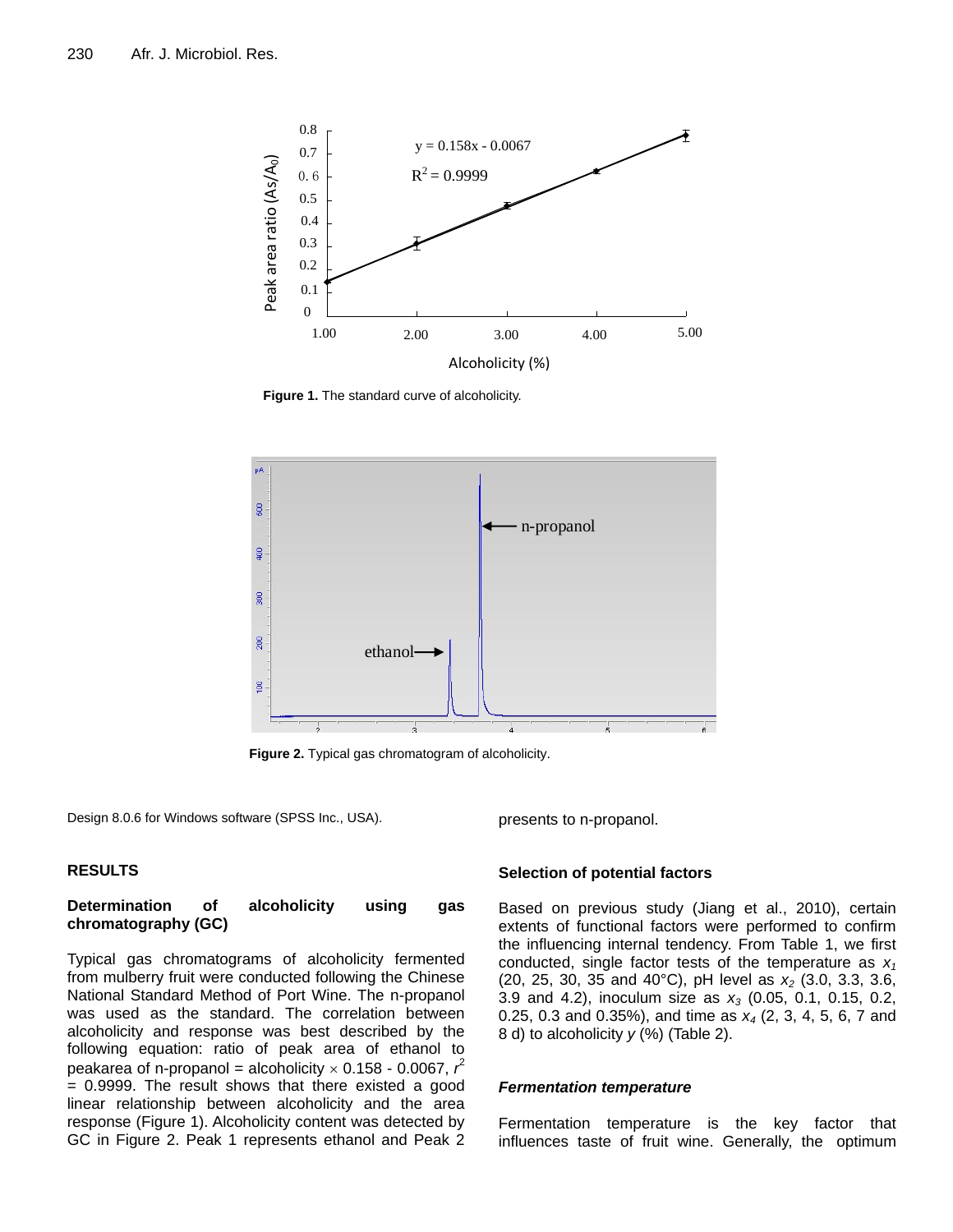

Figure 3. Effect of fermentation temperature on alcoholicity. Values are represented as  $mean \pm SD$  (n=3).



**Figure 4.** Effect of pH value on alcoholicity. Values are represented as mean  $\pm$  SD (n = 3).

temperature range is 25 to 35°C. Higher temperature shortens fermentation period. But, too high temperature leads to low quality of fruit wine with bad taste.

Base on the fermentation condition of sugar content, 22°Bx, pH 3.6, and *S. cerevisiae* inoculum size 0.2%, temperature was set as 20, 25, 30, 35 and 40°C respectively. The alcoholicity determination was conducted after five days of fermentation. Figure 3 shows that the alcoholicity was reached at the highest when temperature was set as 30°C.

## *pH value*

With respect to pH, the other factors were set as sugar

content 22°Bx, *S. cerevisiae* inoculum size 0.2%, and temperature at 30°C. The alcoholicity was programmed at different pH levels as 3.0, 3.3, 3.6, 3.9 and 4.2 after fermentation for four days. The optimal pH for the alcoholicity was 3.3 (Figure 4).

#### *Inoculum size*

As shown in Figure 5, inoculum size was selected as 0.05, 0.1, 0.15, 0.2, 0.25, 0.3 and 0.35% while the other factors were set as sugar content 22°Bx, temperature 30°C, pH 3.3 and fermentation time 4 d. The highest alcoholicity was observed at inoculum size of 0.2 g/100 mL (that is, 0.2%).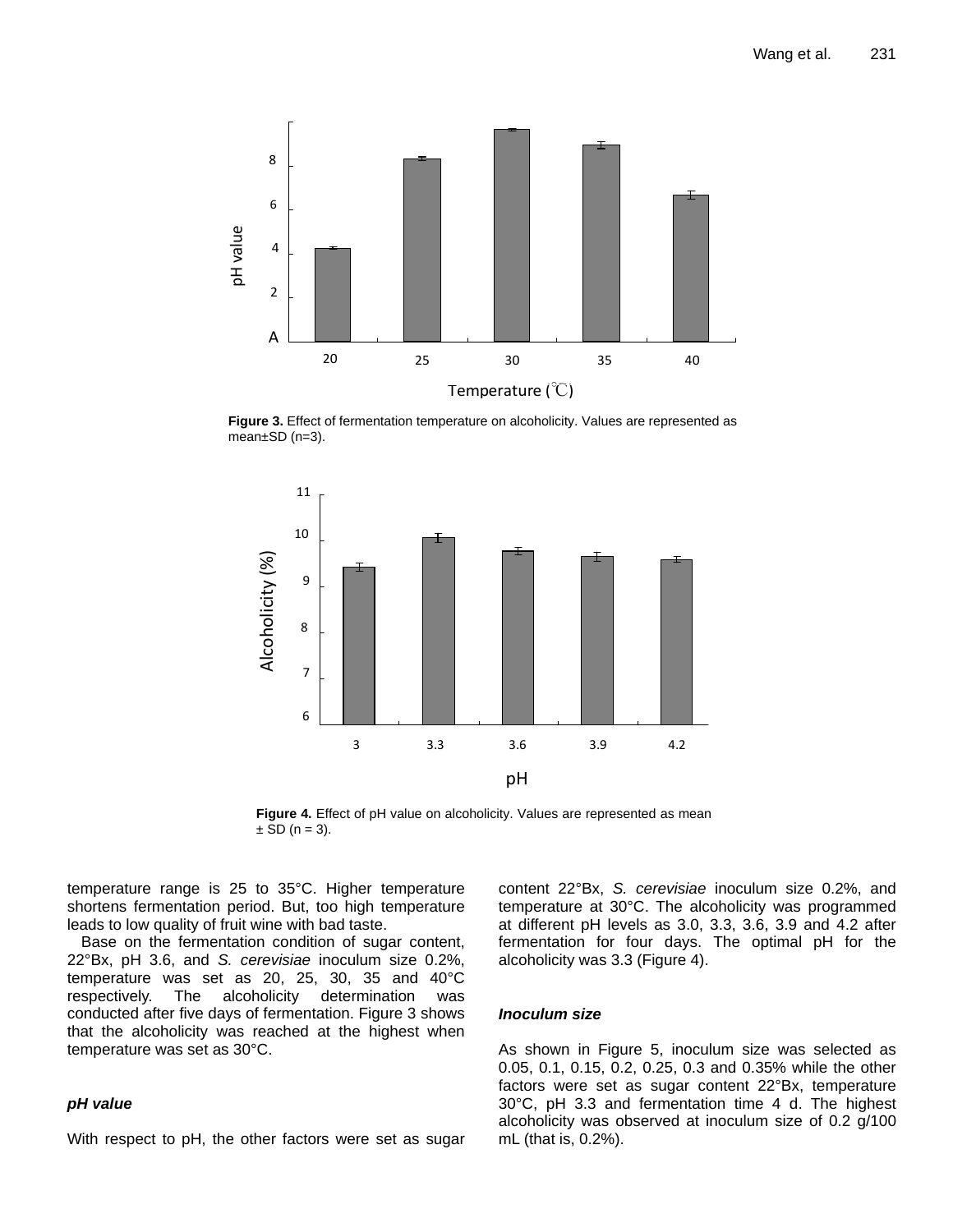

**Figure 5.** Effect of yeast inoculum size on alcoholicity in fruit wine. Values are represented as mean  $\pm$  SD (n=3).



**Figure 6.** Effect of fermentation time on alcoholicity in fruit wine. Values are represented as mean  $\pm$  SD (n=3).

## *Fermentation time*

After fixing the factors as sugar content 22°Bx, *S. cerevisiae* inoculum size 0.2%, temperature 30°C and pH 3.3, different fermentation periods from two to eight days were selected for checking the alcoholicity. The result in Figure 6 shows that the alcoholicity was increasing rapidly from two to four days and remaining stable at later days. Therefore, the appropriate fermentation time was selected as four days.

## **Optimization of fermentation conditions**

The response selection is a critical stage in optimization. The responses were directly related to the parameters that define the quality of the fruit wine. Based on the

single factor experiments and the principle of Plackett-Burman design, temperature (*x1*), pH level (*x2*), inoculum size  $(x_3)$ , and fermentation time  $(x_4)$  were chosen to be as independent variables. Meanwhile, alcoholicity volume fraction was regarded as response value. The response surface analysis was adapted to optimize the process conditions of mulberry fruit wine fermentation (Figure 7).

According to the software of SAS8.2, the result of regression analysis is shown in Table 3. By applying multiple regression analysis, the results were fitted to a second-order polynomial equation. Thus the alcoholicity regression model for SMP fitted in terms of encoded factors was obtained as follows:

 $Y = 11.91 + 0.625x_1 - 0.4092x_2 - 0.0833x_3 + 0.1725x_4 - 0.02275x_1x_2 0.115x_1x_3 - 0.0175x_1x_4 - 0.0175x_2x_3 - 0.1125x_2x_4 + 0.1025x_3x_4 - 1.03875x_1^2$  $-1.01x_2^2-0.36375x_3^2+0.03x_4^2$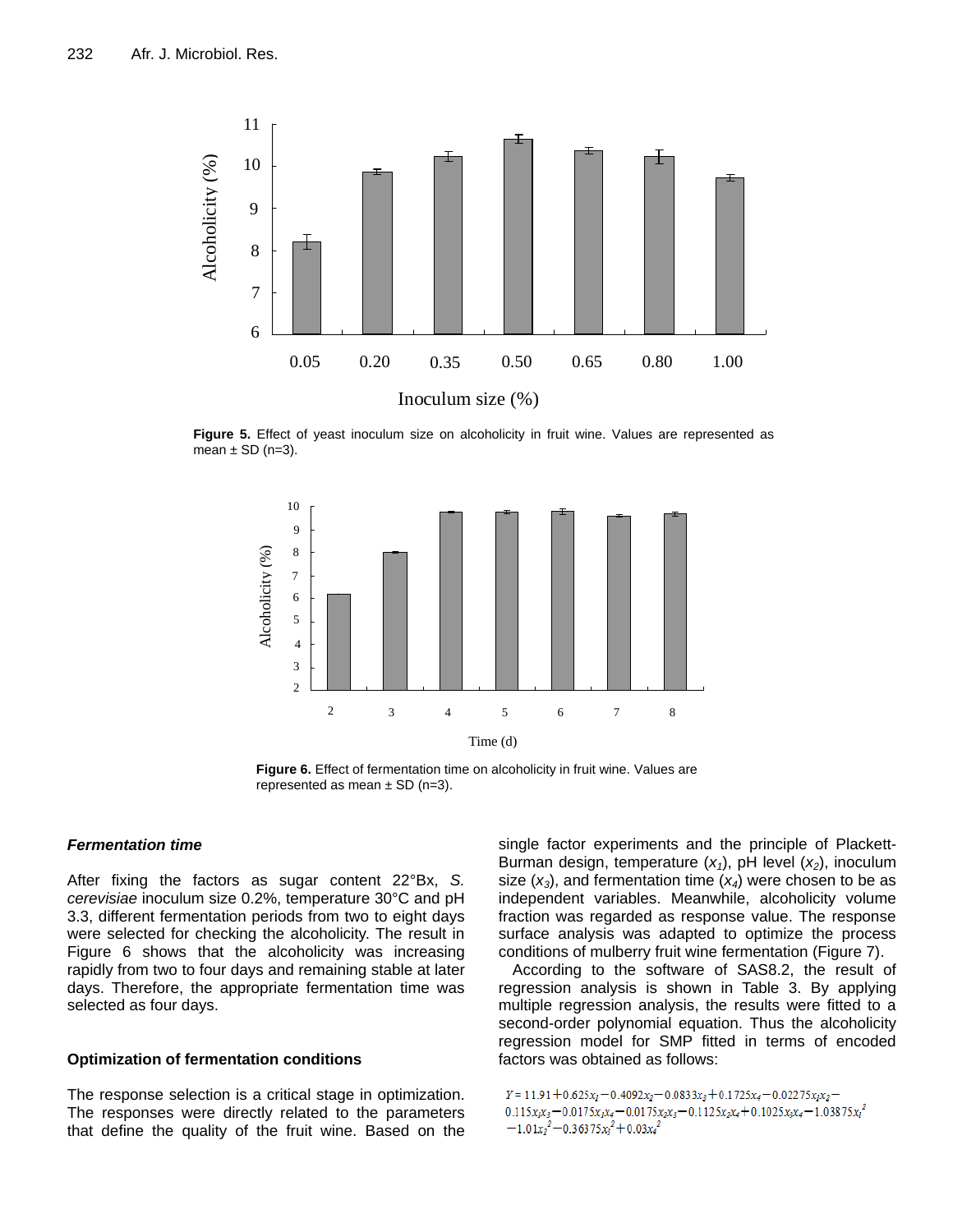

**Figure 7.** Response surface and contour plots for alcoholicity. **A.** Effect of temperature (*x1*) and inoculum size (*x3*). **B.** Effect of pH value  $(x_2)$  and the inoculum size  $(x_3)$ . **C.** Effect of inoculum size  $(x_3)$  and fermentation time  $(x_4)$ .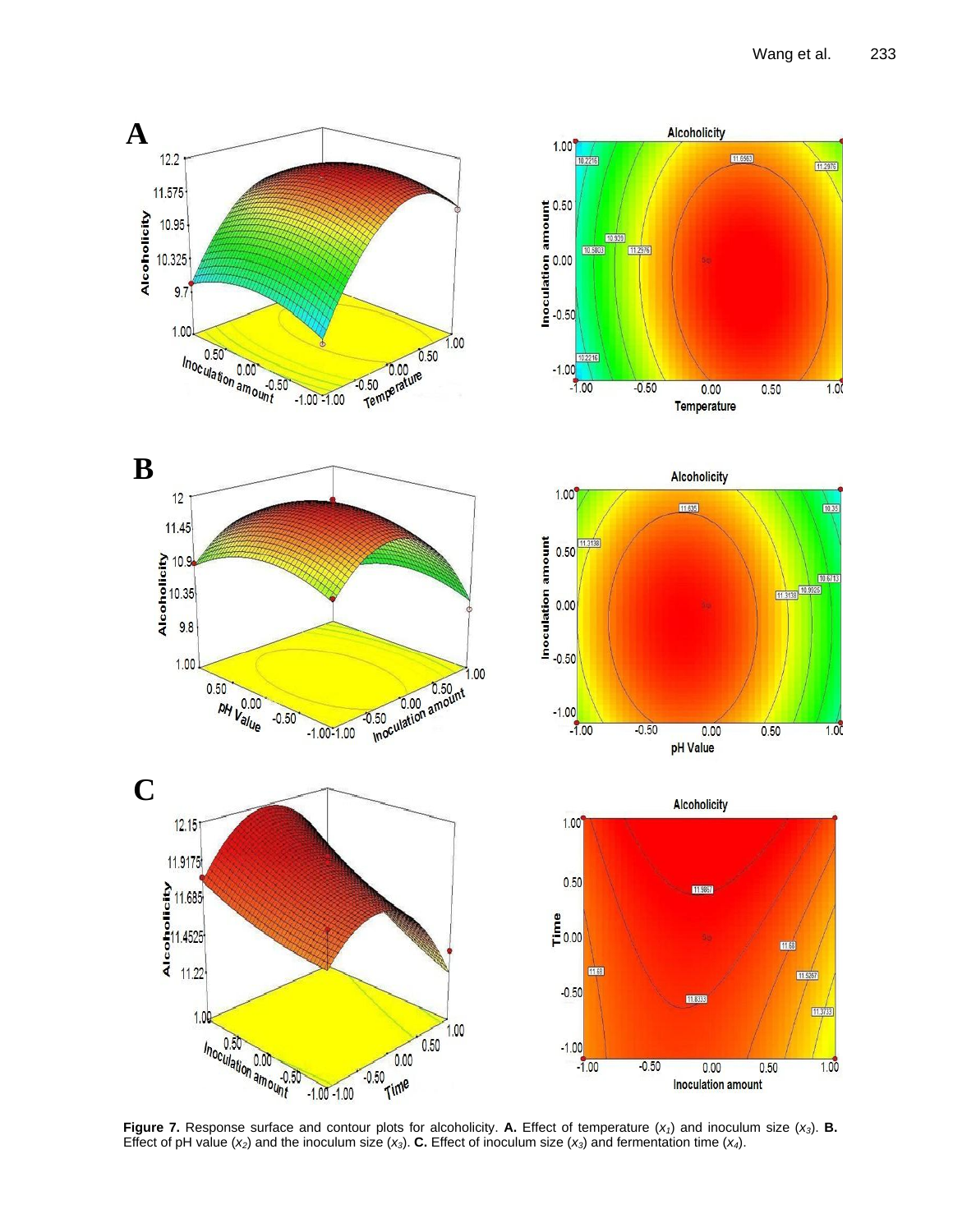| <b>Source</b> | <b>Sum of Square</b> | df | <b>Mean Square</b>   | <b>F</b> Value | P-value Prob>F | <b>Significant</b> |
|---------------|----------------------|----|----------------------|----------------|----------------|--------------------|
| Model         | 20.07                | 14 | 1.43                 | 64.81          | < 0.0001       | $***$              |
| $X_1$         | 4.69                 | 1  | 4.69                 | 211.89         | < 0.0001       | $***$              |
| $x_2$         | 2.01                 |    | 2.01                 | 90.81          | < 0.0001       | $***$              |
| $X_3$         | 0.01                 |    | 0.01                 | 4.73           | 0.0474         | $\star$            |
| $X_4$         | 0.40                 |    | 0.40                 | 18.07          | 0.0008         | $***$              |
| $X_1X_2$      | 0.21                 |    | 0.21                 | 9.36           | 0.0085         | $***$              |
| $X_1X_3$      | 0.053                |    | 0.053                | 2.39           | 0.1443         |                    |
| $X_2X_4$      | 0.051                |    | 0.051                | 2.29           | 0.1526         |                    |
| $X_3X_4$      | 0.021                |    | 0.021                | 0.95           | 0.3462         |                    |
| $X_{12}$      | 7.07                 |    | 7.07                 | 319.43         | < 0.0001       | $\star\star$       |
| $X_{22}$      | 6.68                 |    | 6.68                 | 302.08         | < 0.0001       | $\star\star$       |
| $X_{32}$      | 0.81                 |    | 0.81                 | 36.69          | < 0.0001       | $***$              |
| $X_{42}$      | 0.010                | 1  | 0.010                | 0.47           | 0.5046         |                    |
| Residual      | 0.31                 | 14 | 0.022                |                |                |                    |
| Lack of fit   | 0.29                 | 10 | 0.029                | 4.94           | 0.0687         | Not significant    |
| Pure Error    | 0.023                | 4  | $5.8 \times 10^{-3}$ |                |                |                    |
| Cor Total     | 20.18                | 28 |                      |                |                |                    |
| R-Squared     | 0.9848               |    |                      |                |                |                    |
| Adj-Squared   | 0.9696               |    |                      |                |                |                    |

**Table 3.** ANOVA for the regression response surface model.

\*\*Extremely significant difference at P<0.01; \*significant difference at P<0.05.

Table 3 shows the significance of the linear relationship between dependent variable and independent variables. The model could account for 96.6% of the response value, showing a good fit of the model. The nonsignificance of lack of fit showed that the quadratic regression equation could forecast the response value well. The significant terms of  $x_1$ ,  $x_2$ ,  $x_4$ ,  $x_1x_2$ ,  $x_1^2$ ,  $x_2^2$  and  $x_3^2$  declared that they could have a big influence on the response value.

The actual response values (12.46%) was close to the predicted one (12.56%), suggesting that the regression model for the design was available. The model "Prob > F" value was less than 0.001 (Table 3), showing that the model test is remarkable. Lack of fit was not significant. Model calibration coefficient  $R^2_{AB}$  = 0.9696 means that the model can explain the change in 96.96% response value, and only about 3.04% of the total variance does not explain with this model. Results suggesting that this model navigates the design space.  $x_1^2$ ,  $x_2^2$ ,  $x_3^2$  and  $x_4^2$  are significant model terms in Table 3. The results suggest that the most important independent indices were the range of temperature  $(x_1)$ , pH value  $(x_2)$ , inoculum size (*x3*), and fermentation time (*x4*) in order.

In order to estimate the fermentation factors, plotted graphs were made among the influencing parameters. The response surface graph depicted by the two out of three factors formed a series of approximate circles with one center regardless of diverse gradients; simultaneously vaults hanging down took shape at the three-dimensional chart and reached the maximum. The alcoholicity (12.46%) from the fermentation broth by *S. cerevisiae* would be calculated by first order local deviation with equivalence to zero, when  $x_1$ ,  $x_2$ ,  $x_3$  and  $x_4$ were set to 31.4°C, 3.2, 0.53% and 6 d, respectively.

# **DISCUSSION**

*Morus* is a genus of deciduous trees native to warm, temperate, and subtropical regions of Asia, Africa, North America, and Southern Europe. Mulberry leaves have historically been used for its foliage, to feed silkworm (*Bombyx mori* L.). In traditional Chinese medicine, dried mulberry fruits have been used as a tonic and sedative, as have the leaves and root bark of the mulberry, suggesting that the mulberry fruits have compounds with physiological functions that offer protection to humans. In some European countries, the berries of *Morus alba* are consumed as a fresh fruit or as various confectionary products such as jam, marmalade, frozen desserts, pulp, juice, paste, and ice cream. Phytochemical studies on the fruits of *Morus* species showed the presence of fats and fatty acids, vitamin C, minerals, phenolics, and flavonoids (Ercisli and Orhan, 2007). Based on the fact that nearly all the sugar content in mulberry fruit consists of monosaccharide (example fructose), the sugar of the concentrated fruit juices is easily absorbed by the digestive system (Ustun and Tosun, 1997).

A new approach in wine production involves the use of selected yeast strains, as well as controlled temperature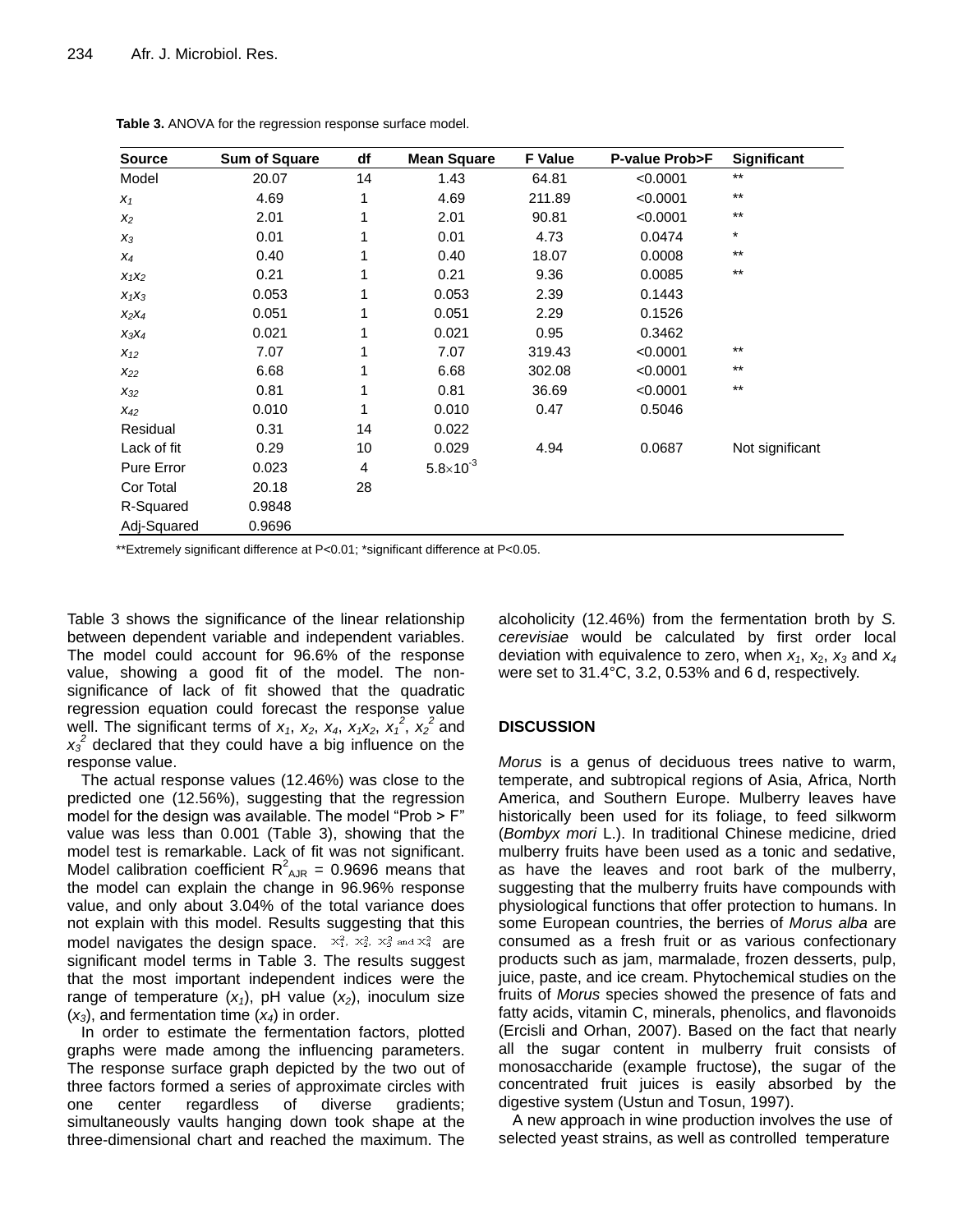during fermentation. The alcoholic fermentation of mulberry fruit juice into wine is carried out by a complex and temporally dynamic interplay between the changing communities of microorganisms involving bacteria and principally yeasts. Wine properties such as wine flavor, quality, consistency and economic value depend in part on the species and strains of yeasts that develop during the fermentation (Fleet, 2003). The yeast, *S. cerevisiae*  has been widely used for wine making by fermentation of tropical fruit juice (Epifanio et al., 1999; Reddy and Reddy, 2009). The yeast strains, *S. cerevisiae* CFTRI 101 was selected for the mulberry wine fermentation in this study.

Fruit maturity also influences the synthesis of higher alcohols during fermentation; higher alcohols concentration was low in Semillon wines made from late harvested grapes (Ribereau-Gayon and Sudarud, 1991). Both the spontaneous and enzymatic clarification of apple and grape juice increases the higher alcohol concentration (Mangas et al., 1994; Aragon et al., 1998). To get the higher alcohol concentration, we selected the maturity mulberry fruit for the wine fermentation.

Additionally, it has been known that the preservation of health beneficial components in wine depends to a great extent on the main fermentation conditions (such as temperature and pH). Temperature has influence on fermentation - to some extent temperature increases the yeast growth, speed of enzyme action, cell sensitivity to the toxic effect of alcohol increases with temperature due to increased membrane fluidity. This may partially explain the rapid decline in yeast viability at temperatures above 20°C during wine fermentation (Torija et al., 2002). The fermentation at low temperatures such as <15°C leads to more aromatic and paler wines (Walker, 1998).

Ethanol production varied with pH change of fruit juice. The mango juices fermentation studies show that the lowest concentration (5% w/v) of ethanol was produced at pH 3.0 and highest (7.8% w/v) was at pH 5.0 (Reddy and Reddy, 2011). Low or high pH values are known to cause chemical stress on yeast cell. The enzyme aldehyde dehydrogenate activity is increased at high pH values and acetic acid is produced. This oxidation generates a molecule of NADH, which requires reoxidation to maintain the redox balance of the cell (Walker, 1998).

Optimum temperature and pH value are necessary for yeast growth and ethanol production. In the present study, RSM was used to determine the optimum process parameters that yield high alcoholicity contents. Based on the single factor experiments and PBD, the whole experiment acquired a satisfying result. The optimal fermentation conditions and fermentation temperature =  $31.4^{\circ}$ C, pH level = 3.2, inoculum size = 0.53%, and fermentation time  $= 6d$ . Under these conditions, the alcoholicity volume fraction was up to 12.46%. The second regression model established in the experiment was accuracy and validity. Ezeronye (2004) showed that

the wines produced from the fruit must had percentage alcohol levels ranging from 10.6 to 12.6. Our result has a good consistency to this range. Meanwhile, the parameters of predicted conditions and mulberry fruit wine fermentation is process fitted for the model. The predicted and experimental values were not significantly different. It is suggested that the models obtained can be used to optimize the fermentation process of fruit wine from *Morus alba*.

# **ACKNOWLEDGEMENTS**

This work was supported by the Graduate Student's Innovation Project of Jiangsu Province in 2011 (No.CXLX11\_0310), and the Agricultural Products Processing and Storage Technology Innovation Team Project of Anhui Academy of Agricultural Sciences (No.11C1214).

## **REFERENCES**

- Aragon P, Ateinza J, Climent MD (1998). Influence of clarification and yeast type and fermentation temperature on the organic acid and higher alcohols of Malvasia and Muscatel wines. Am. J. Enol. Vitic. 49:211-219.
- Bae SH, Suh HJ (2007). Antioxidant activities of five different mulberry cultivars in Korea. LWT - Food Sci. Technol. 40:955-962.
- Butt MS, Sultan MT, Butt MS, Iqbal J (2009). Garlic; nature's protection against physiological threats. Crit. Rev. Food Sci. Nutr. 49:538-551.
- Doi K, Kojima T, Makino M, Kimura Y, Fujimoto Y (2001). Studies on the constituents of the leaves of *Morus alba* L. Chem. Pharmacol. Bull. 49:151-153.
- Epifanio SI, Gutierrez AR, Santamaria MP, Lopez R (1999). The influence of enological practices on the selection of wild yeast strains in spontaneous fermentation. Am. J. Enol.Viticult. 50:219-224.
- Ercisli S (2004). A short review of the fruit germplasm resources of Turkey. Genet. Resour. Crop. Evol. 51:419-435.
- Ercisli S, Orhan E (2007). Chemical composition of white (*Morus alba*) red (*Morus rubra*) and black (*Morus nigra*) mulberry fruits. Food Chem. 103:1380-1384.
- Ezeronye OU (2004). Nutrient utilization profile of *Saccharomyces Cerevisiae* from palm wine in tropical fruit fermentation. Antonie van Leeuwenhoek 86:235-240.
- Fleet GH (2003). Yeast interactions and wine flavour. Int. J. Food Microbiol. 86:11-22.
- Gorinstein S, Caspi A, Libman I, Trakhtenberg S (2000). Mechanism of cardioprotective effect and the choice of alcoholic beverage. Am. J. Cardiol. 85:280-281.
- Hajji M, Rebai A, Gharsallah N, Nasri M (2008). Optimizationofalkaline protease production by *Aspergillus clavatus* ES1 in *Mirabilis jalapa* tuber powder using statistical experimental design. Appl. Microbiol. Biotechnol. 79:915-923.
- Halliwell B (1992). The role of oxygen radicals in human disease, with particular reference to the vascular system. Haemostasis 23(Suppl 1):118-126.
- Jiang YG, Jia JQ, Gui ZZ (2010). Optimizational process of 1 deoxynojirimycin extraction from silkworm larvae by response surface methodology. Genome Appl. Biol. (in Chinese) 29:1-8.
- Kunamneni A, Singh S (2005). Response surface optimization of enzymatic hydrolysis of maize starch for higher glucose production. Biochem. Eng. J. 27:179-190.
- Mangas JJ, Cabranes C, Moreno J, Gomis DB (1994). Influence of cider making technology on cider taste. Lebensm.-Wiss. Technol. 27:583- 586.